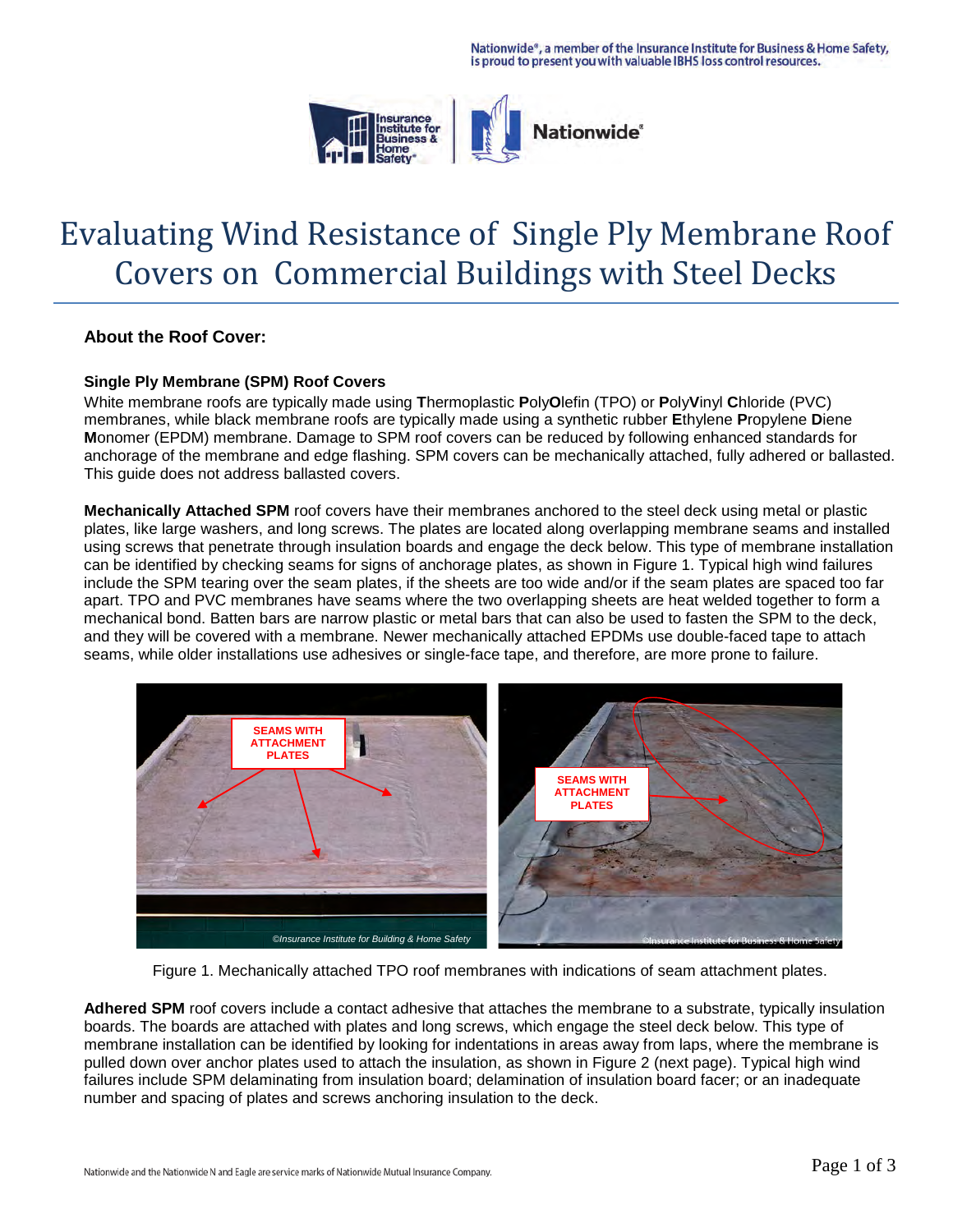

*Figure 2. Adhered EPDM with insulation plates (left) and TPO cover removed exposing insulation plates (right).* 

## **INSPECTION PROCESS:**

#### **From the Ground:**

Perform Quick Evaluation: While it is not practical to evaluate the roof cover system from outside while standing on the ground, it is possible to perform a quick evaluation of flashing. To ensure the best inspections of the membrane, gain access to the roof, including the edge of the roof, and to an area where the bottom surface of the roof deck near a corner of the roof is visible. It may be possible to use a service such as "Eagle View" to provide some level of inspection without walking the roof. Use the IBHS Guide: *[How to Evaluate Wind Resistance of Roof Edge Flashing](http://disastersafety.org/hurricane/evaluating-flashing-and-coping/)* [\(http://disastersafety.org/hurricane/evaluating-flashing-and-coping](http://disastersafety.org/hurricane/evaluating-flashing-and-coping/)) to inspect and evaluate roof edge flashing.

#### **From the Roof, Using Appropriate Safety Precautions and Personal Protective Equipment:**

Walk several sections of the roof, including locations where you can observe the perimeter and corners of the roof.

Use the following checklist to identify key areas of inspection:

| Yes | No |                                                                                                                |
|-----|----|----------------------------------------------------------------------------------------------------------------|
|     |    | 1a. Are plates present along the seams of the roof membrane sheets? If so, the roof cover is                   |
|     |    | mechanically attached. If it is difficult to see the plates, gently rub your foot along the seam to identify   |
|     |    | the plate locations. Next, to determine wind resistance, measure the spacing of the seam plates in the         |
|     |    | interior/field sections and note the sheet width. Then, compare the sheet width and plate spacing with         |
|     |    | that of seam plates in the perimeter areas to answer the following questions: Does the perimeter area          |
|     |    | have more plates along the seams? Were reduced-sized membrane sheets used in the perimeter                     |
|     |    | areas? Are there intermediate rows of plates or batten bars covered with strips of membrane?                   |
|     |    | 1b. Using the notations made above, determine whether, in comparison to the perimeter areas, there             |
|     |    | are additional rows of plates or batten bars in the corners to provide additional anchor plates and            |
|     |    | screws?                                                                                                        |
|     |    | 2. No plates will be present along membrane seams if the roof cover is a fully adhered SPM. However,           |
|     |    | insulation plates may be visible. If it is difficult to see the plates, gently rub your foot over the          |
|     |    | membrane to identify the plate locations. If the roof deck below is exposed, it may be easier to count         |
|     |    | the fasteners from inside. Either way, the goal is to determine if the insulation is anchored to the deck      |
|     |    | with a higher density of plates and screws in the perimeter and corners than in the interior. To               |
|     |    | determine this choose a corner area of approximately 3 ft. x 3 ft. and count plates. Do this for a             |
|     |    | perimeter area away from the corner, and also for a 9 ft. x 9 ft. area in the interior of the roof. Divide the |
|     |    | number of interior fasteners by 9. For wind resistance, the greatest number of fasteners should be             |
|     |    | located in the corners, followed by the perimeter and the fewest plates in the interior. Is this the case?     |
|     |    | 3. If SPM is fully adhered, is there a line of stripped-in plates around the entire perimeter, about 1 ft. in  |
|     |    | from the edge? This is possible, but less common on mechanically attached membranes.                           |
|     |    | 4. Is the membrane that covers the top flange of the perimeter flashing well adhered to the flashing?          |
|     |    | 5. Does the membrane show any signs of tenting / shrinkage; does it pull away from the edges around            |
|     |    | parapet walls or roof mounted equipment?                                                                       |
|     |    | 6. Does the membrane show any signs of distress such as tears, cracks, cuts or punctures?                      |